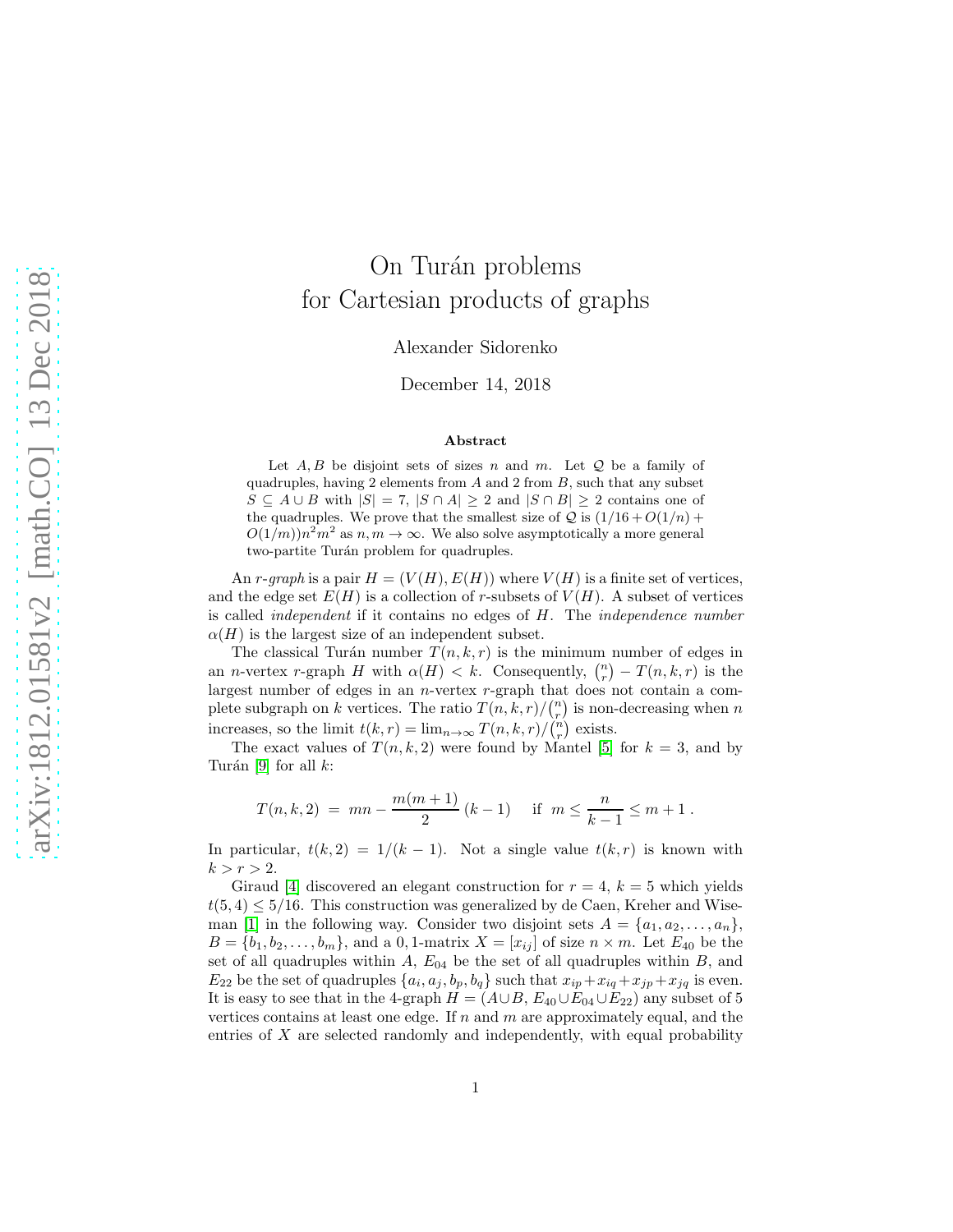of being 0 or 1, the expected number of edges in H is  $\frac{5}{16} {n+m \choose 4} + O((n+m)^3)$ . A more specific choice of X related to Hadamard matrices provides the best known upper bounds for  $T(n, 5, 4)$  (see [\[7\]](#page-3-3)).

If  $n,m \to \infty$ , then  $\left(\frac{1}{2} + o(1)\right)\binom{n}{2}\binom{m}{2}$  is the minimal size of a system of quadruples with 2 elements from  $A$  and from  $B$  such that every quintuple with 3 elements from A and 2 from B, or vice versa, contains at least one of the quadruples.

In  $[2]$ , de Caen, Kreher and Wiseman defined a broader set of Turán type problems which we describe here for quadruples setting only. Let  $Q(n, m, a, b)$ denote the smallest size of a system of quadruples with 2 elements from A and from B such that every  $(a+b)$ -set with a elements from A and b from B contains at least one of the quadruples. Obviously,  $Q(n, m, a, b) \leq T(n, a, 2) \cdot T(m, b, 2)$ . It was proved in [\[2\]](#page-3-4) that  $Q(n, n, 3, 3) = q{n \choose 2}^2 + o(n^4)$  where  $1/4 \ge q \ge (3 - \sqrt{5})/4 \approx 0.1910$  $\sqrt{5}/4 \approx 0.1910$ .

In this note, we consider the following problem. Let  $P$  be a set of pairs  $(a, b)$  with  $a, b \geq 2$ . Let A and B be disjoint sets with  $|A| = n$  and  $|B| =$ m. Denote by  $Q(n, m, \mathcal{P})$  the minimum size of a system of quadruples with 2 elements from A and from B such that for every  $(a, b) \in \mathcal{P}$ , every  $(a + b)$ -set with a elements from  $A$  and  $b$  from  $B$  contains at least one of the quadruples. The cases  $\mathcal{P} = \{(2,3), (3,2)\}\$  and  $\mathcal{P} = \{(3,3)\}\$  were studied in [\[1\]](#page-2-0) and [\[2\]](#page-3-4), respectively. We will focus on the cases  $\mathcal{P}_{k2} = \{(2, k+1), (k+1, 2)\}\$  and  $\mathcal{P}_{k3} = \{(2, k+1), (3, k), (k, 3), (k+1, 2)\}.$  To solve them, we need to generalize the above-mentioned construction with  $2 \times 2$  submatrices.

<span id="page-1-1"></span>**Definition.** A 2 × 2 matrix  $[x_{ii}]$  over an additive abelian group is called *fair* if  $x_{11} + x_{22} = x_{12} + x_{21}.$ 

**Lemma 1.** Every  $2 \times (k+1)$  matrix  $[x_{ij}]$  over  $\mathbb{Z}_k$  contains a fair  $2 \times 2$  submatrix.

**Proof.** Among the  $k + 1$  values  $x_{1i} - x_{2i}$  one can find two equal ones. If  $x_{1i} - x_{2i} = x_{1i} - x_{2i}$ , then columns *i* and *j* form a fair submatrix.  $x_{1i} - x_{2i} = x_{1j} - x_{2j}$ , then columns i and j form a fair submatrix.

<span id="page-1-0"></span>**Lemma 2.** If k is even, every  $3 \times k$  matrix  $X = [x_{ij}]$  over  $\mathbb{Z}_k$  contains a fair  $2 \times 2$  submatrix.

Proof. It is obvious that a fair submatrix remain fair after adding the same row to every row of X. Since one may subtract the first row from each of the three rows, we can assume that  $x_{11} = x_{12} = \ldots = x_{1k} = 0$ . If there are two equal entries in the second or in the third row, then  $X$  has a fair submatrix. Hence, we can assume that both the second and the third row contain every element of  $\mathbb{Z}_k$  exactly once. Let  $S_n$  be the sum of entries in row n, then  $S_2 = S_3$ . If there are two columns i and j such that  $x_{2i} - x_{3i} = x_{2j} - x_{3j}$ , then  $X$  has a fair submatrix in columns  $i, j$  and rows 2, 3. Hence, we can assume that k values  $x_{1i} - x_{2i}$  represent the k distinct elements of  $\mathbb{Z}_k$ , but then  $S_2 - S_3 = \sum_{i=1}^k (x_{2i} - x_{3i}) = 0 + 1 + \ldots + (k-1) \equiv k/2 \pmod{k}$ , a contradiction.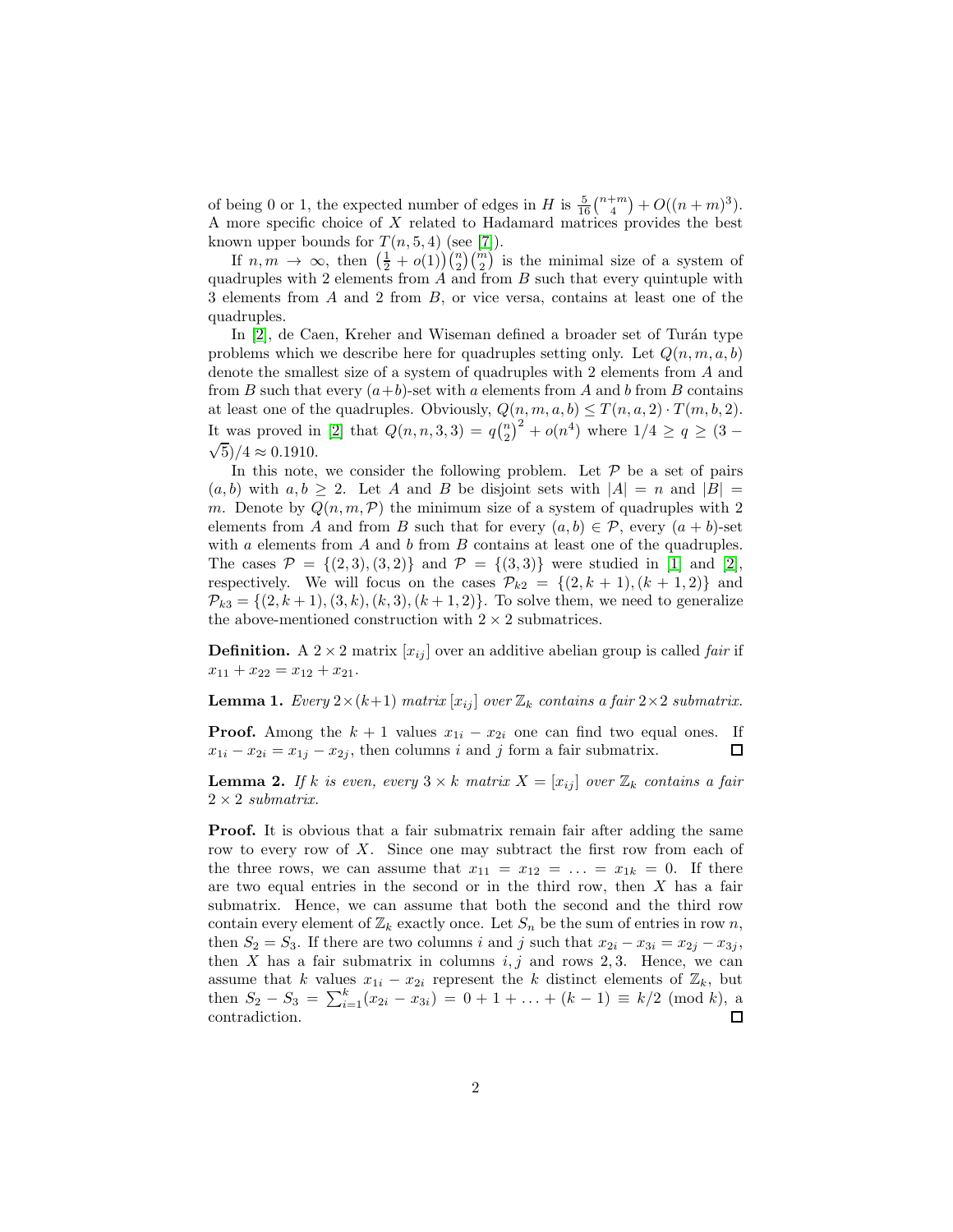Let  $G_k$  be a graph whose vertices are functions  $f : \mathbb{Z}_k \to \mathbb{Z}_k$ . A pair of vertices  $\{f, g\}$  forms an edge in  $G_k$  if  $f - g$  is a bijection. Lemma [2](#page-1-0) restates the fact that  $G_k$  has no triangles when k is even. For odd k, the problem of counting triangles in  $G_k$  has been solved asymptotically in [\[3\]](#page-3-5). Let  $p(k)$  be the smallest prime factor of k. The  $p(k)$  functions  $f_0, f_1, \ldots, f_{p(k)-1}$ , where  $f_i(j) = i \cdot j$ (mod k), form a complete subgraph in  $G_k$ . It is very tempting to conjecture that  $p(k)$  is indeed the size of the largest clique in  $G_k$ . We know that this is true for even  $k$  and for prime  $k$ . Computer search confirms that this is also true for  $k = 9$ .

<span id="page-2-1"></span>**Theorem 3.**  $Q(n, m, \mathcal{P}_{k2}) = \left(\frac{1}{4k} + O(\frac{1}{n}) + O(\frac{1}{m})\right)n^2m^2$ , and if k is even,  $Q(n, m, \mathcal{P}_{k3}) = \left(\frac{1}{4k} + O(\frac{1}{n}) + O(\frac{1}{m})\right)n^2 m^2$  as  $n, m \to \infty$ .

**Proof.** Let A and B be disjoint sets of sizes n and m. Let  $Q$  be a system of quadruples such that every  $(k+3)$ -set with 2 elements from A and  $k+1$  from B contains at least one of the quadruples. Obviously, for each pair  $\{u, v\} \subseteq A$ , the number of quadruples in Q that contain  $\{u, v\}$  is at least  $T(m, k + 1, 2)$ , hence  $Q(n, m, \mathcal{P}_{k2}) \geq {n \choose 2} T(m, k+1, 2)$ , and similarly,  $Q(n, m, \mathcal{P}_{k2}) \geq {m \choose 2} T(n, k+1, 2)$ , which yields  $Q(n, m, \mathcal{P}_{k3}) \ge Q(n, m, \mathcal{P}_{k2}) \ge (1/(4k) + O(1/n) + O(1/m))n^2m^2$ as  $n, m \to \infty$ .

To prove the upper bound, consider an  $n \times m$  matrix  $X = [x_{ij}]$  over  $\mathbb{Z}_k$ . Let  $A = \{a_1, a_2, \ldots, a_n\}, B = \{b_1, b_2, \ldots, b_m\}$ , and let  $\mathcal Q$  consist of quadruples  $\{a_i, a_j, b_p, b_q\}$  such that rows i, j and columns p, q in X produce a fair  $2 \times 2$ submatrix. By Lemma [1,](#page-1-1)  $Q(n, m, \mathcal{P}_{k2}) \leq |\mathcal{Q}|$ , and if k is even, by Lemma [2,](#page-1-0)  $Q(n, m, \mathcal{P}_{k3}) \leq |\mathcal{Q}|$ . If entries of X are selected randomly, independently and uniformly over  $\mathbb{Z}_k$ , the expected value of  $|Q|$  is  $\frac{1}{k} {n \choose 2} {m \choose 2}$  which provides the required upper bound.  $\Box$ 

The result mentioned in the abstract follows from Theorem [3](#page-2-1) when  $k = 4$ and  $\mathcal{P} = \mathcal{P}_{43}$ .

Turán problems, where the extremal configurations depend on random maps defined on the set of pairs of vertices, have been studied in a recent series of articles by Rödl and his coauthors (see the concluding remarks in  $[6]$ ). Another "partite" version of Turán problem and its connection to the classical problem has been studied by Talbot [\[8\]](#page-3-7).

## Acknowledgments

The author would like to thank two anonymous referees for their careful reading and valuable suggestions.

## <span id="page-2-0"></span>References

[1] D. de Caen, D. L. Kreher, and J. Wiseman: On constructive upper bounds for the Turán numbers  $T(n, 2r + 1, r)$ , Congr. Numer., **65** (1988) 277–280.